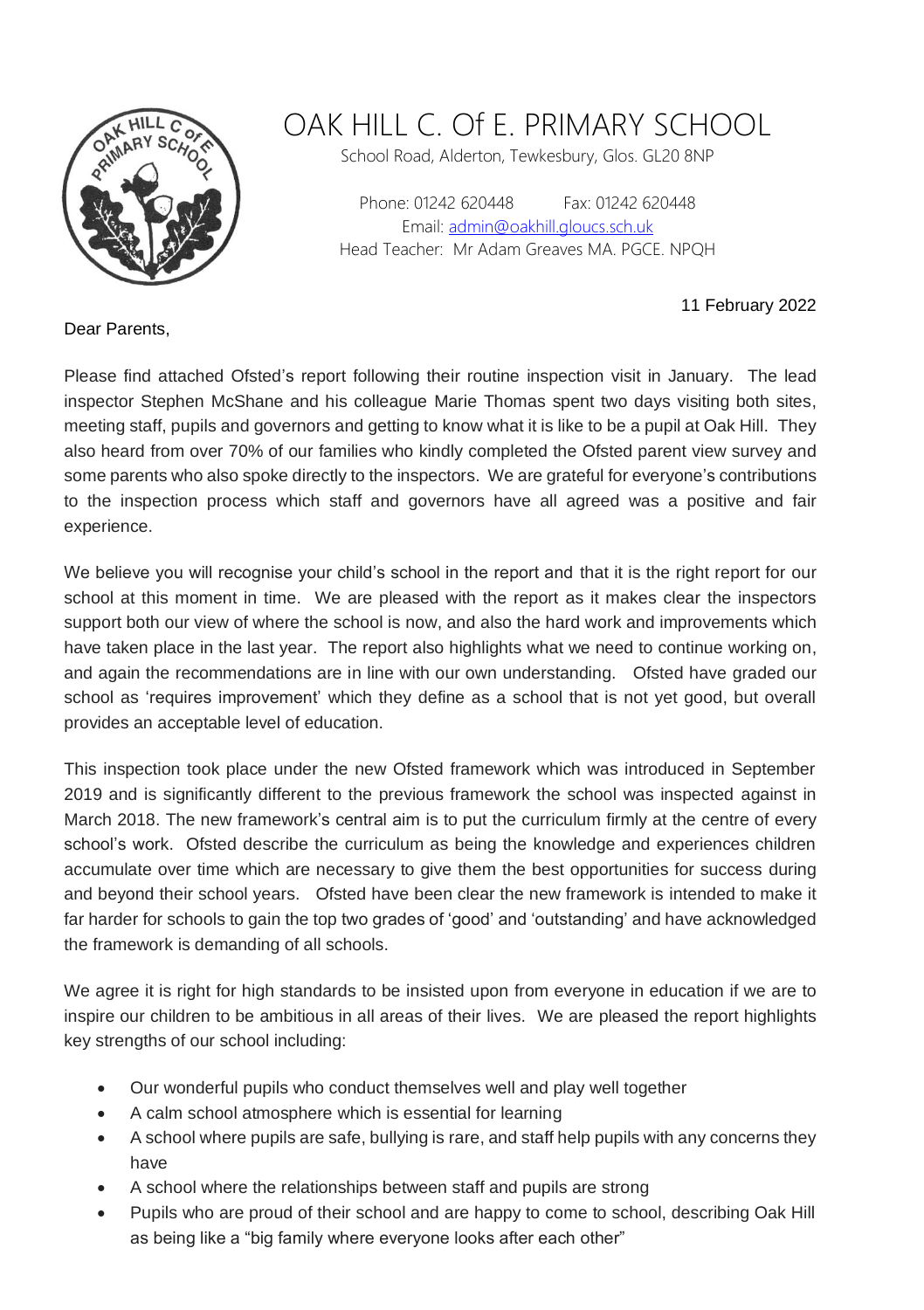- A school whose staff are caring and attentive
- A school where pupils with special educational needs and/or disabilities are well supported and make clear improvements
- A school where pupils can experience a wide range of activities to promote their personal development
- Our high priority for Christian worship
- Our commitment to every child's emotional well-being alongside their personal, social and health education
- Our ambitions for the school and every child, whatever their individual circumstances
- Our ability over the last year to quickly understand what was required and then make important, prioritised decisions which have seen fundamental changes introduced across the school
- The plans we have in place to ensure necessary improvements continue to be developed, embedded and sustained
- The trust and confidence staff have in our leadership
- The working environment in our school which ensures staff feel supported and listened to
- Governors who have taken important steps to improve the school's governance and now challenge the school effectively and aren't afraid to make difficult decisions

With curriculum at the centre of every Ofsted inspection we were especially pleased the inspectors recognised the significance and importance of our recently introduced new Cornerstones curriculum. The report records how the new curriculum is stimulating the children and "pupils are keen to talk about their learning" as we introduce new topics. The inspectors describe these as "promising signs' for the future. During discussions with inspectors we were glad they acknowledged the importance of this major change and the essential work undertaken last year to build our understanding of the school's needs. With this knowledge we identified the need to transform the entire curriculum so every child, whatever their needs has access to the high quality education and experiences we want for the current and future pupils of Oak Hill.

There are of course areas of improvement we need to continue to work on. We were pleased the inspectors' recommendations reflect the areas we had already identified and have been consistently working to improve over the last year. We are confident the plans we have put in place to achieve our ambitions are both achievable and sustainable. These plans are carefully delivered and monitored across the school in a variety of ways including improving teacher's subject knowledge by working with specialist subject leaders from other schools who are recognised for their excellent teaching practice. Our plans also involve an internal training and development programme for staff to develop deeper understanding of teaching strategies and classroom practice. These are essential to give our pupils a clear pathway to the deep engagement with learning our new curriculum has the potential to provide.

We monitor the implementation and impact of our plans regularly. As part of that process we have recently been reviewing elements of our school improvement support package to assess whether it meets the school's requirements. We are committed to working with other professionals and make good use of links for support and training which the inspectors recognised in their report.

Together with every member of staff and the board of governors, we are passionate about securing a high quality of education and experiences for every child who attends Oak Hill. As we say above, we all felt the inspection was positive and hope the attached report provides clarity on why changes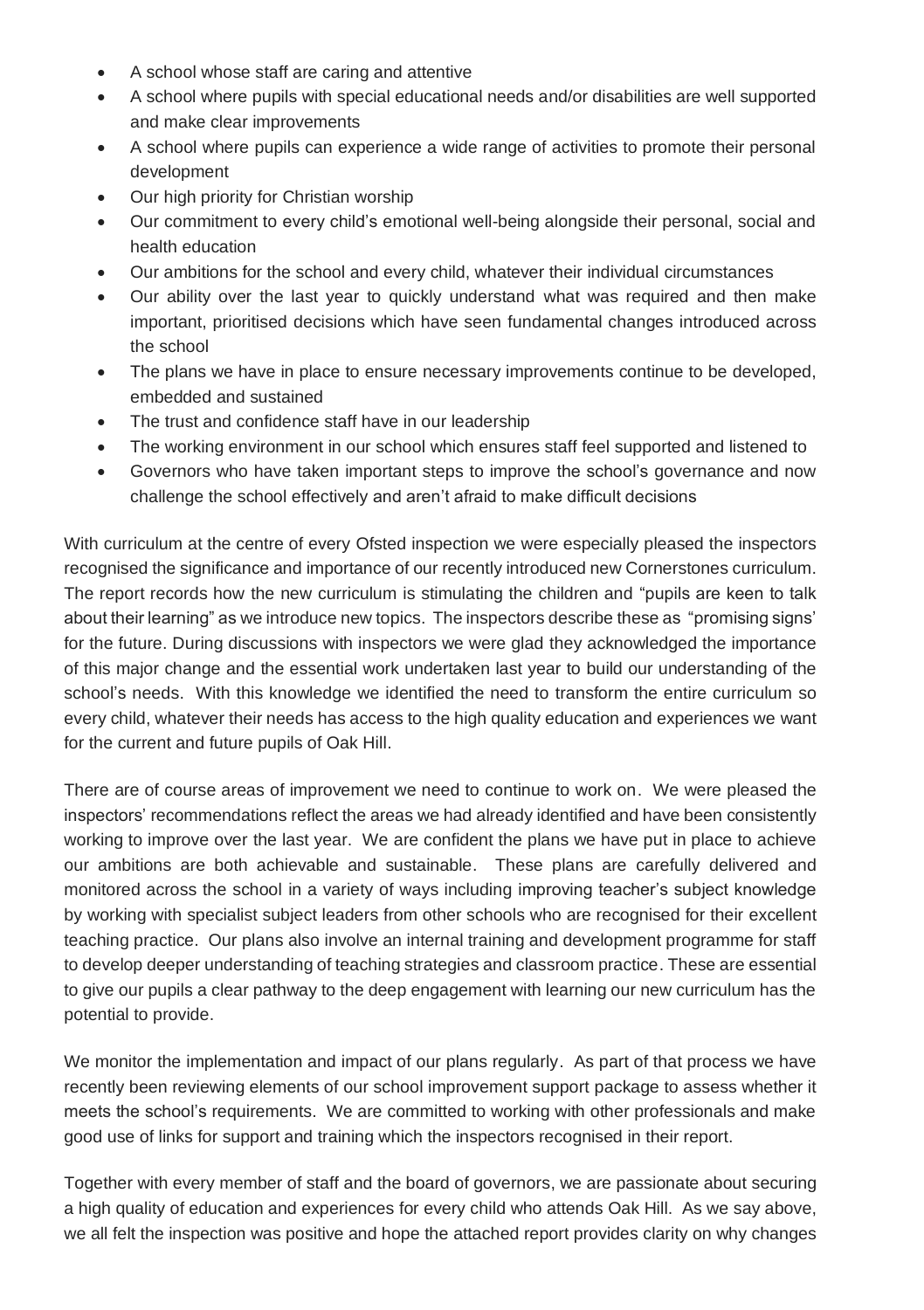have and continue to be needed. Our commitment to the school's improvement journey remains intensely focused. We will continue to assure the quality of our improvements through our own monitoring and by working with local and national leaders of education.

We are excited to have begun the next stage of the school's journey and look forward to working with other dedicated and experienced education professionals who have a clear understanding of our vision for the school. It is important to us both that those we work with understand and support the principles which are at the heart of our team's work to improve Oak Hill. The challenges of the last year have reminded all of us how important it is to live and work in ways which honour our beliefs. As a team of staff and governors every aspect of our work is influenced by our values which are best summed up as 'Be Brave, Be Clear, Be Kind'.

As parents ourselves we understand the different views around Ofsted, including how confusing the process and inspection reports can be. This is especially true when frameworks change so dramatically but the language used by Ofsted such as 'requires improvement' remains the same. We hope this letter helps you to better understand the inspection process including what it tells you about the school now and what it means for the school's future.

Oak Hill's last Ofsted inspection in 2018 was also judged to be one of requiring improvement but the huge differences between the old and new inspection frameworks makes a comparison to our current judgement problematic. The differences between the frameworks were highlighted last term nationally when around half of previously 'outstanding' schools were inspected and judged to be either 'requires improvement' or 'good'.

Please take the time to carefully read the attached Ofsted report and let us know if you have any questions, concerns or ideas. We are keen to continue talking to you about the changes and improvements of the last year which many of you have supported and recognised in your feedback to us and the inspectors.

More importantly, we want to ensure we work successfully as a whole community. In the Bible, John 10:10 tells us that Jesus said, *"I have come that they may have life in all its fullness".* We will write to you again shortly to invite you to take part in the next phase of our plans as we explore what life in all its fullness means for each of us in our school's community – pupils, staff, governors and parents. We will also be able to share more details on the impact of recent improvements and plans for the future.

Together we are creating a school whose accomplishments are measured not just by inspection reports or SATs scores, but by the experiences and overall education our children enjoy during their primary school years at Oak Hill. Our vision is to create an exceptional school environment where success means every child leaves us confidently by the end of year 6 prepared to experience life in all its fullness in the world beyond our small rural school.

Yours sincerely,

 $A_{\mathcal{S}}$ 

ADAM GREAVES VICTORIA LEATHER Head Teacher Chair of Governors

*Olivablee* 

[head@oakhill.gloucs.sch.uk](mailto:head@oakhill.gloucs.sch.uk) [chair@oakhill.gloucs.sch.uk](mailto:chair@oakhill.gloucs.sch.uk)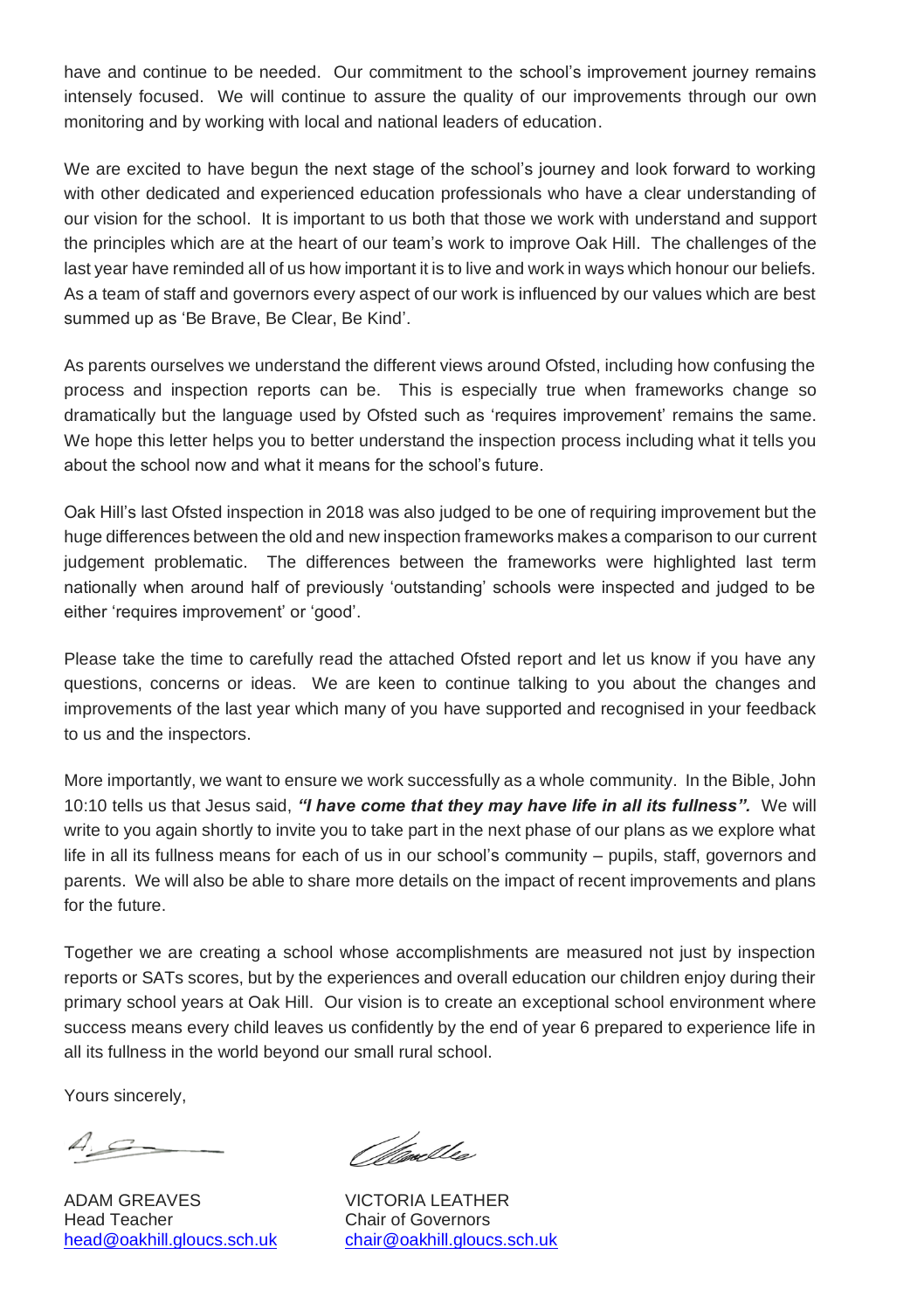School report



# Inspection of Oak Hill Church of England Primary School

Junior Base, School Road, Alderton, Tewkesbury, Gloucestershire GL20 8NP

Inspection dates: 11 and 12 January 2022

The quality of education **Requires improvement** Behaviour and attitudes **Requires improvement** Personal development **Requires improvement** Leadership and management **Requires improvement** Early years provision **Requires improvement** Previous inspection grade Requires improvement

#### **Overall effectiveness Requires improvement**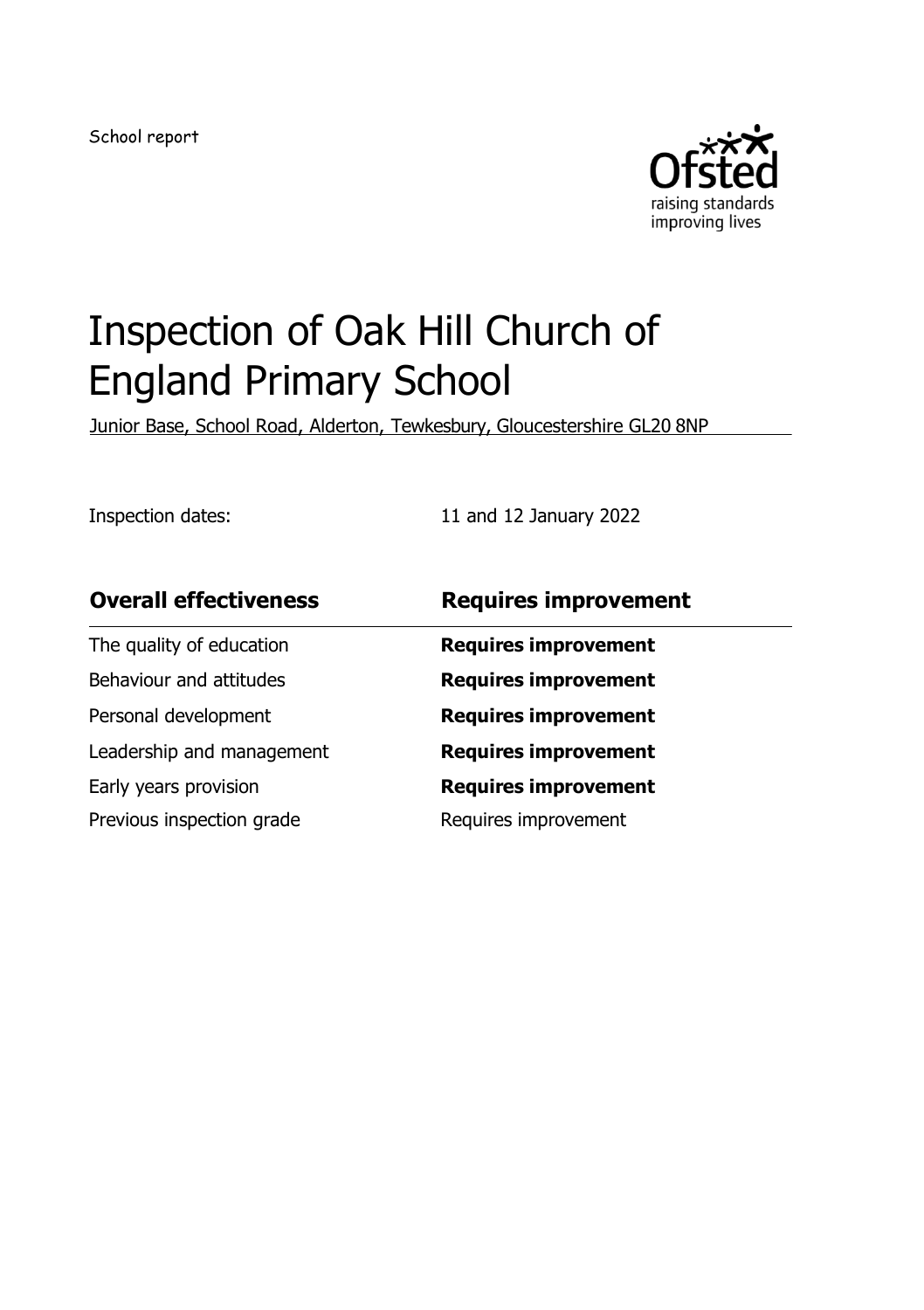

#### **What is it like to attend this school?**

Expectations of what pupils can learn are too low. The quality of education pupils receive is inconsistent. Therefore, pupils do not develop knowledge and understanding well enough over time. Leaders have made some recent improvements. Pupils are excited by the new curriculum that has been introduced.

Pupils are happy at Oak Hill. They say it is like a big family where everyone looks after each other. Pupils feel safe and bullying is rare. Staff sort out any concerns that pupils have. Parents recognise the recent improvements. They appreciate the support of school staff during the COVID-19 pandemic.

Around the school, the atmosphere is calm. At breaktime and lunchtimes, pupils play well together. However, some younger pupils do not concentrate well in lessons. They do not learn to behave sensibly. These pupils do not yet participate well or show enough interest in their work.

#### **What does the school do well and what does it need to do better?**

In early reading and mathematics, the curriculum is appropriate. From the start of Reception Year, teachers introduce new sounds for pupils to learn. They make sure that pupils read suitable books regularly. Leaders know what they want pupils to learn in mathematics each year. Teachers check periodically whether pupils are learning the curriculum. However, they do not notice how well pupils are responding to the curriculum content as they go. Consequently, work is not well matched to pupils' capabilities.

In several other subjects, leaders have introduced a new curriculum. Pupils have begun to learn new topics. The curriculum builds on what pupils learn in the early years foundation stage. Pupils are keen to talk about their learning, for example, in history, where they have learned about ancient civilisations. Increasingly, they are thinking about complex issues, such as the changing role of women in warfare. Despite these promising signs, the implementation of the curriculum is at an early stage. Teachers do not yet know the curriculum well enough to tailor it to pupils' needs.

Teachers do not have consistently high expectations of the work that pupils produce. As a result, some pupils do not produce their best work. However, pupils with special educational needs and/or disabilities are well supported with their learning. They make clear improvements.

Strong relationships between staff and pupils mean that pupils are well looked after. Pupils generally conduct themselves well. In early years, children play well together. There are times when pupils lose interest in lessons. They do not give their full attention or challenge themselves enough.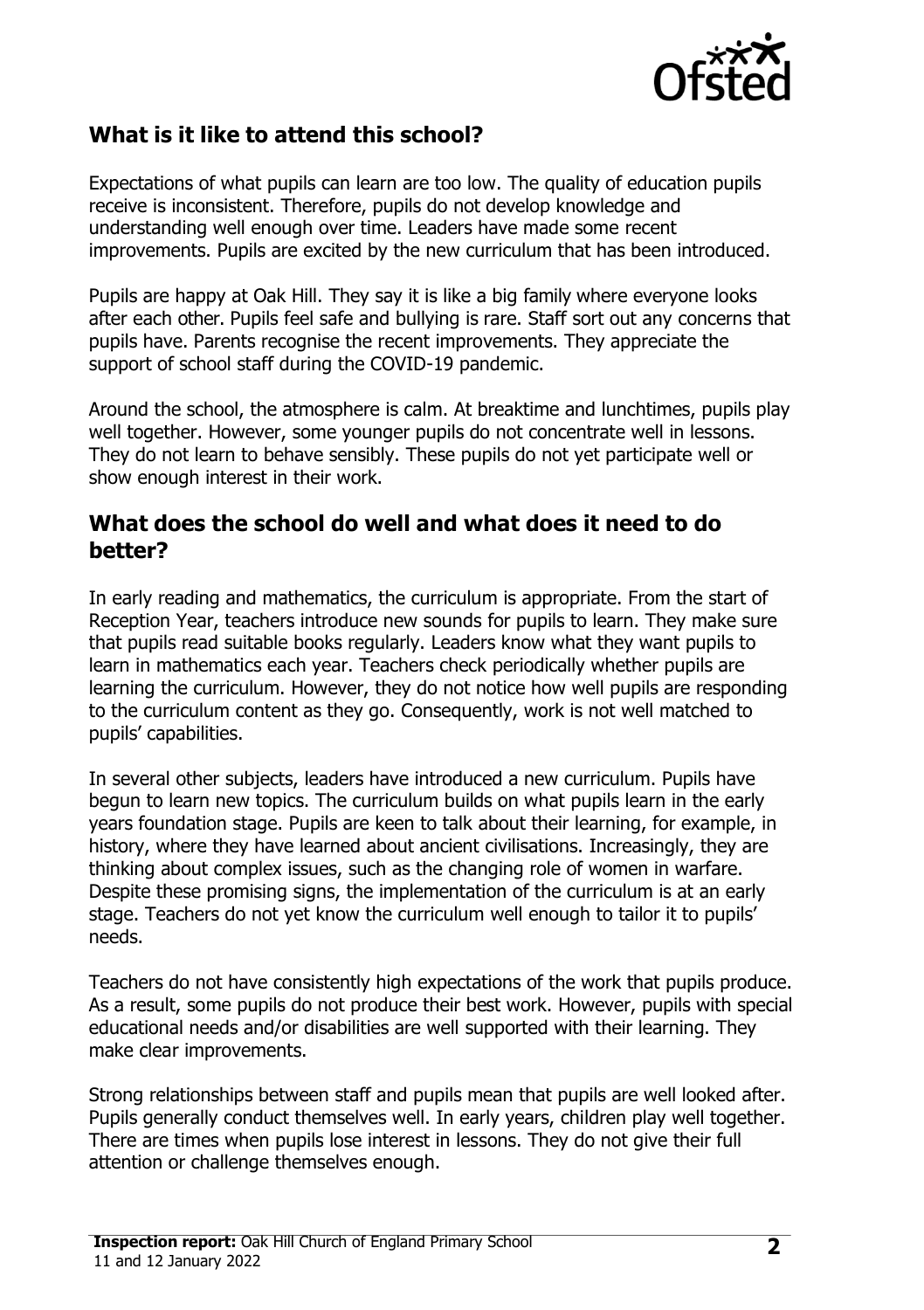

Pupils experience a range of activities designed to promote their personal development. These include residential trips and educational outings. A high priority is given to Christian worship. For example, leaders make links between pupils' participation in sport and Christian values. Pupils follow a curriculum for personal, social and health education. Leaders are introducing a new programme to support pupils' emotional well-being. All these activities, however, do not come together coherently so that pupils are clear about the vision and values of the school and live by them. The school's provision for personal development does not identify the needs of Oak Hill's pupils well enough. It does not address these needs systematically so that pupils are well prepared for secondary school and life in modern Britain.

The new headteacher and the chair of the governing body are ambitious. They have brought about some of the necessary improvements quickly. They have the trust and confidence of the staff. Staff feel supported and listened to. Nevertheless, many of the improvements have yet to be embedded. Governors have taken important steps to improve their own knowledge. They challenge the school effectively. Leaders and teachers make good use of links with other schools and the local authority for support and training.

#### **Safeguarding**

The arrangements for safeguarding are effective.

Caring and attentive staff keep pupils safe. Recent improvements mean practices and procedures have been strengthened. Staff are knowledgeable and confident to report their concerns and know they will be followed up. Leaders are diligent and reflective. Pupils know how to keep themselves safe online. Leaders provide regular updates to parents to support them with online safety at home.

Leaders ensure that recruitment and record-keeping procedures are effective.

#### **What does the school need to do to improve?**

#### **(Information for the school and appropriate authority)**

- $\checkmark$  The curriculum, including for personal development, is not coherent. It is not clear how the curriculum supports leaders' aspirations for pupils. Recent improvements to the curriculum are not yet embedded. Pupils do not gain the knowledge and cultural capital over time that they need to succeed. Leaders must ensure that the curriculum supports pupils to become knowledgeable and successful citizens of modern Britain.
- $\checkmark$  The curriculum is not well taught. Some pupils are unable to learn effectively because of their experience in lessons. Leaders should ensure that staff have the pedagogical and subject knowledge to consistently present subject matter clearly and adapt their teaching as necessary.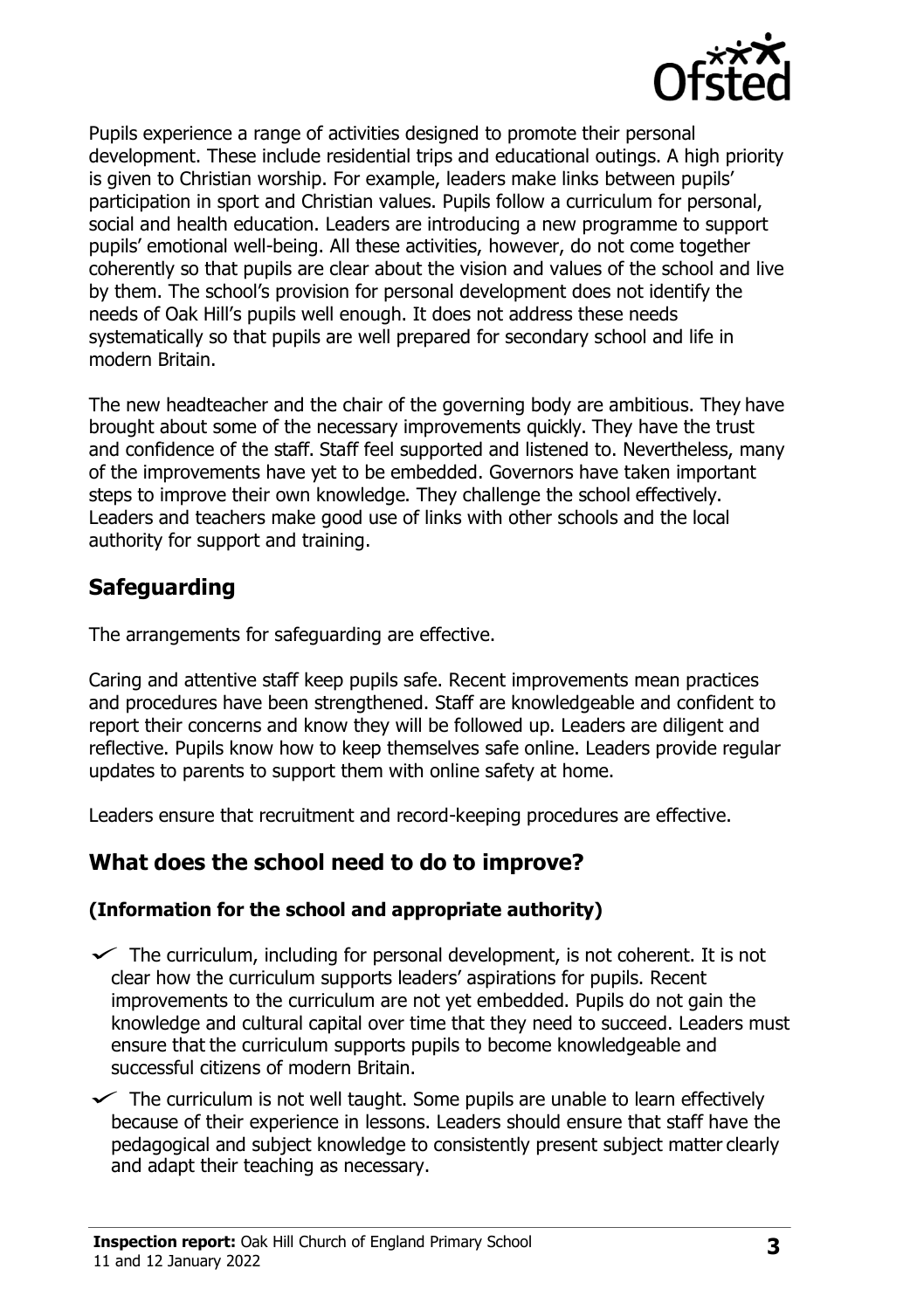

- $\checkmark$  Assessment is not used to quide future learning effectively. This means that work given to pupils is too easy or too hard. Leaders must ensure that teachers use formative and summative assessment effectively to check understanding and inform future teaching.
- $\checkmark$  At times, expectations are too low. Pupils switch off in lessons and do not challenge themselves enough. This results in lost learning time and poor-quality work. Leaders must raise expectations of what pupils can learn and do.

#### **How can I feed back my views?**

You can use [Ofsted Parent View](http://parentview.ofsted.gov.uk/) to give Ofsted your opinion on your child's school, or to find out what other parents and carers think. We use information from Ofsted Parent View when deciding which schools to inspect, when to inspect them and as part of their inspection.

The Department for Education has further quidance on how to complain about a school.

If you are the school and you are not happy with the inspection or the report, you can [complain to Ofsted.](http://www.gov.uk/complain-ofsted-report)

#### **Further information**

You can search for [published performance information a](http://www.compare-school-performance.service.gov.uk/)bout the school.

In the report, ['disadvantaged pupils'](http://www.gov.uk/guidance/pupil-premium-information-for-schools-and-alternative-provision-settings) refers to those pupils who attract government pupil premium funding: pupils claiming free school meals at any point in the last six years and pupils in care or who left care through adoption or another formal route.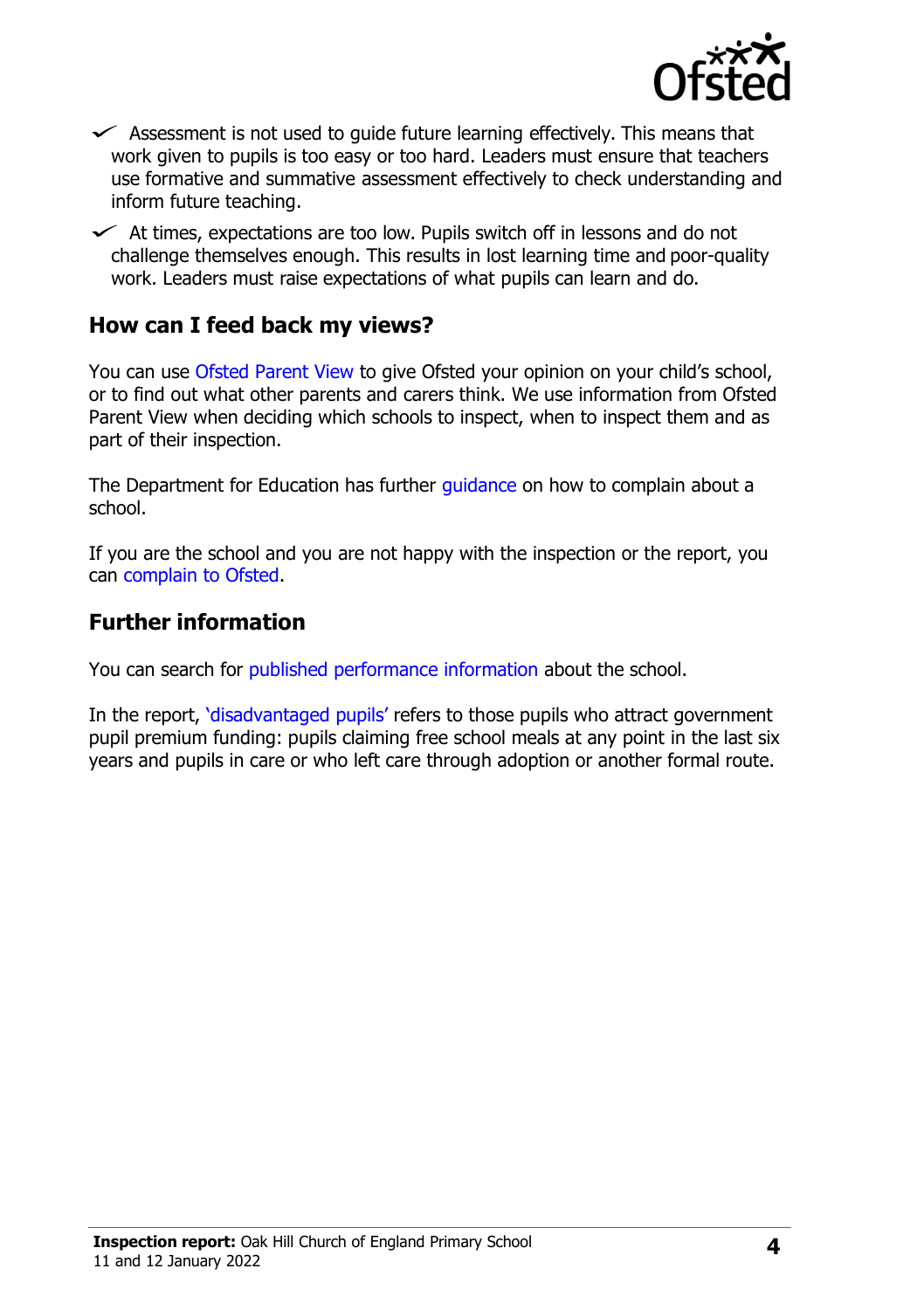

### **School details**

| Unique reference number             | 115670                                                             |
|-------------------------------------|--------------------------------------------------------------------|
| <b>Local authority</b>              | Gloucestershire                                                    |
| <b>Inspection number</b>            | 10211728                                                           |
| <b>Type of school</b>               | Primary                                                            |
| <b>School category</b>              | Voluntary controlled                                               |
| Age range of pupils                 | 5 to 11                                                            |
| <b>Gender of pupils</b>             | Mixed                                                              |
| Number of pupils on the school roll | 52                                                                 |
| <b>Appropriate authority</b>        | The governing body                                                 |
| <b>Chair of governing body</b>      | Victoria Leather                                                   |
| <b>Headteacher</b>                  | <b>Adam Greaves</b>                                                |
| Website                             | www.oakhill.gloucs.sch.uk                                          |
| <b>Dates of previous inspection</b> | 21 and 22 March 2018, under section 5<br>of the Education Act 2005 |

#### **Information about this school**

- $\checkmark$  The school is located within two villages and has a split site. Reception-age children and key stage 1 pupils are educated on the Dumbleton site. Key stage 2 pupils are educated on the Alderton site.
- $\checkmark$  A new headteacher was appointed in January 2021.
- $\checkmark$  The school does not use alternative provision.

#### **Information about this inspection**

The inspectors carried out this inspection under section 5 of the Education Act 2005.

- $\checkmark$  This was the first routine inspection the school received since the COVID-19 pandemic began. Inspectors discussed the impact of the pandemic with leaders and have taken that into account in their evaluation of the school.
- $\checkmark$  Inspectors examined a range of documentation provided by the school. They met with the headteacher, staff, governors and groups of pupils. An inspector spoke with representatives of the local authority.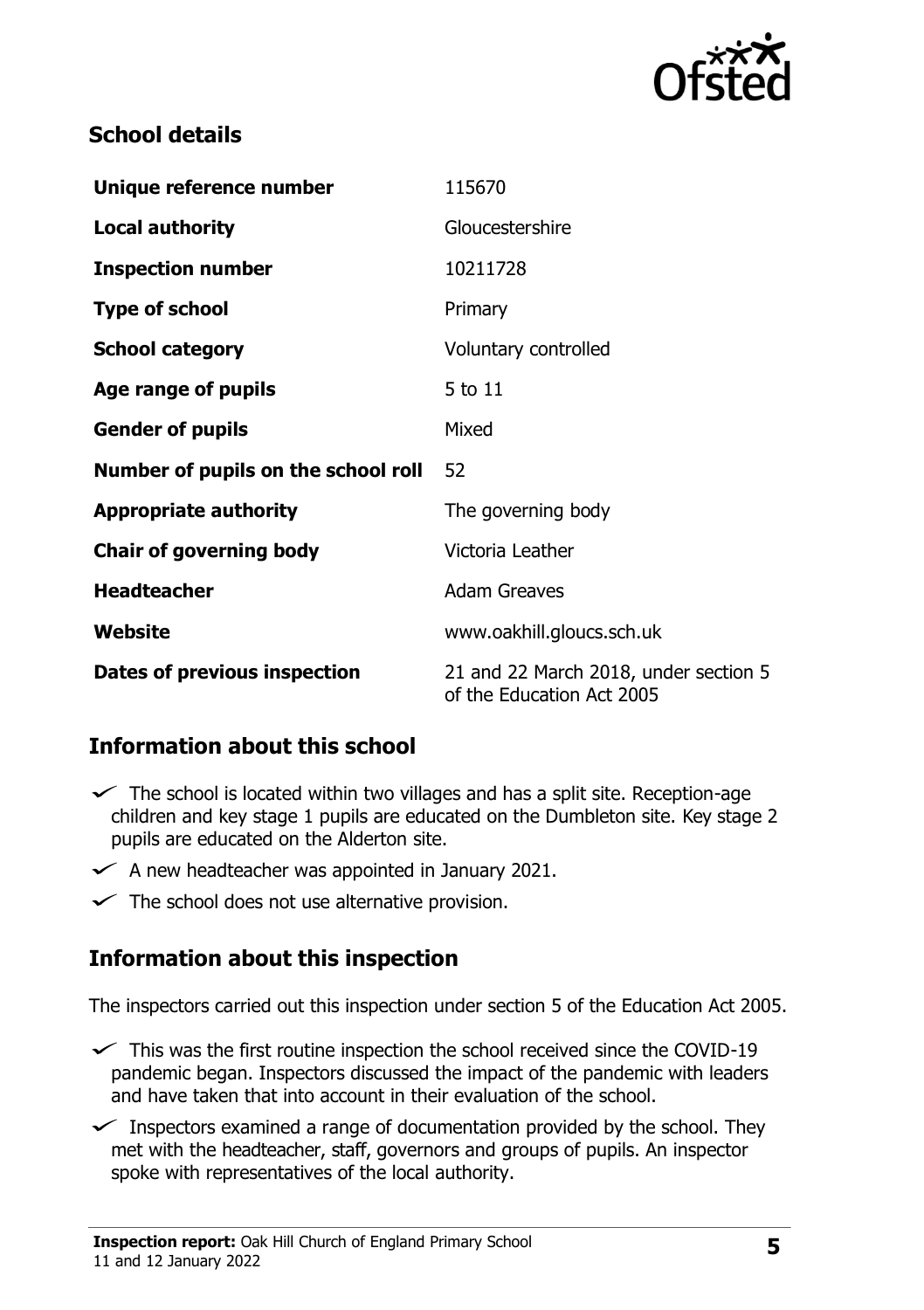

- $\checkmark$  Inspectors carried out deep dives in early reading, mathematics, computing and history. They met with subject leaders, talked to pupils and teachers, looked at pupils' work and listened to pupils read to adults.
- $\checkmark$  Inspectors looked at the policies and procedures used to keep pupils safe. They also reviewed the checks carried out by leaders on the suitability of adults who work in the school.
- $\checkmark$  Inspectors spoke with parents at the start and end of the school day. They considered 23 responses to Ofsted Parent View, the online questionnaire, and 20 free-text responses. They also considered responses to the pupil and staff surveys.

#### **Inspection team**

Stephen McShane, lead inspector Her Majesty's Inspector

Marie Thomas **Her Majesty's Inspector**